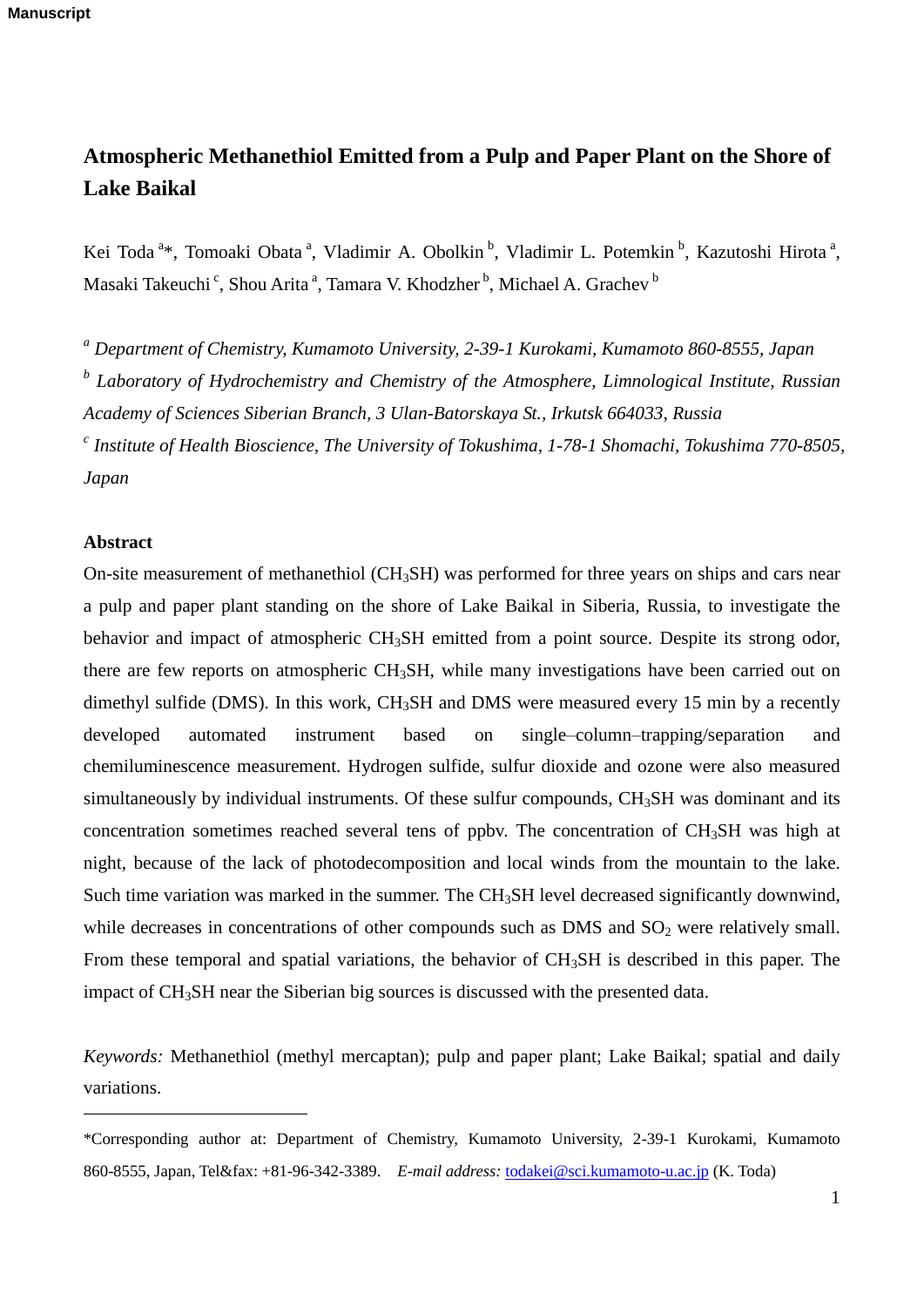#### **1. Introduction**

In Siberia, pulp and paper plants are an important part of the economy, based on the huge forest resources. They are located by rivers or lakes and the mega pulp plant in Baikalsk is on the shore of Lake Baikal. Seventeen thousand people live in the town and the major economic activities are the pulp industry and the ski area. Lake Baikal is the world's deepest lake (1,637 m) and has the most transparent water. However, several kinds of environmental pollution have entered the lake over the past two decades. The pulp plant is a source of pollution such as organochlorine compounds (Maatela et al., 1990; Koistinen et al., 1995; Mitroshkov et al., 1997) and nutrients (Kozhova and Silow, 1998; Lindström-Seppä et al., 1998). Much effort has been made by industry to reduce its output of pollution, and most issues have been resolved or dramatically reduced. Selenga Pulp & Paper Company has started recycling waste water to prevent water pollution (Kenny et al., 1994, 1995). On the other hand, air pollution is still a problem in Siberia, except for the reduction of harmful emissions into the atmosphere from coal-fired boilers of an industrial cogeneration station (Belikov and Kotler, 2004). The pulp plant in Baikalsk can treat five thousand tons of wood a day and wood chips are treated in a boiling autoclave with sodium sulfide and caustic at  $160~\text{--}175^{\circ}$ C. According to State Report on Lake Baikal Environment Condition and Steps on its Protection (2007), the formed vapors are vented after cleaning by condensation removal. Liquids and foams are collected from bottom of the autoclave and wasted with washing of gases. In Europe and North America's pulp mills, new technologies, such as phase transition cooking (Zhu et al., 2002), are investigated to reduce sulfur gas emissions. But still sulfur gases are emitted via the vents of the Russian mills. Sakurai (1986) reported that Russian woods contain sulfur levels of 0.041 to 0.061% in their bark (not detected in the core, <0.01%). The sulfur content in Russian wood is much lower than that in North American wood. Contribution of the original sulfur in wood to sulfur gas emissions is thus negligible. The sulfur gases are generally odorous and impact on the people living in town. In addition, the sulfur species contribute to acid deposition and climate *via* aerosol formation and their influence on Siberian fir trees (Tret'yakova et al., 1996). To evaluate the effect of emission from the giant point source, sulfur gases were monitored in near-real time from a boat on the lake water. Azad et al. (2006) have developed a highly sensitive instrument for field measurement of CH3SH and dimethyl sulfide (DMS) in our laboratory at Kumamoto University. The device is useful to measure detailed variations of unstable species such as the sulfur compounds. We carried out further improvements and brought the system to Russia on several expeditions. It was found in the first expedition that the major component was  $CH_3SH$  rather than hydrogen sulfide  $(H_2S)$  or DMS. Here in this paper, three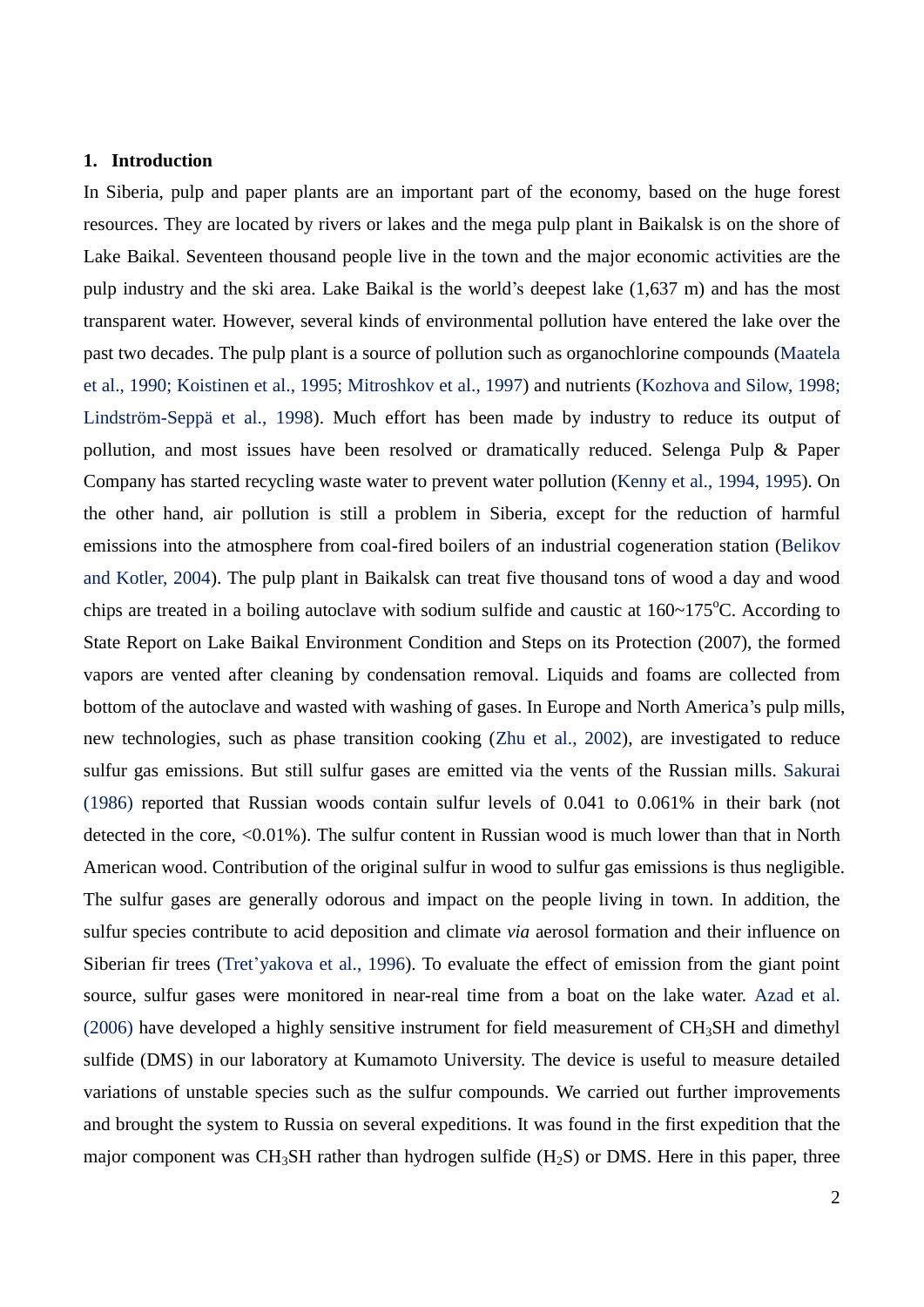years worth of data are presented and we focused on atmospheric CH3SH near the pulp plant: spatial and daily variations are presented in this paper and the impact of CH<sub>3</sub>SH on the atmosphere is discussed.

#### **2. Experimental**

# *2.1. Sampling sites*

Lake Baikal is located in the middle of Siberia. The lake is crescent-shaped and approximately 40~60 km in width and 700 km in length, surrounded by two to three thousand meter-high mountains. We carried out three expeditions on the lake; August, 2007, August, 2008 and April, 2009. The main site was around the pulp plant in Baikalsk located at the south of Lake Baikal (N  $51^{\circ}$  31', E  $104^{\circ}$  11') as shown in Fig. 1. The summer measurements were performed on the research ships "Vereshagin" and "Papanin" in 2007 and 2008, respectively. Measurements were also taken in the rural area of Koty (N  $51^{\circ}$  54', E 105 $^{\circ}$  04') where there was no effect from cars and pulp plants. The winter sampling expedition was going to take place on the thick ice formed on the lake water in the same place, but unfortunately for this work, the Baikalsk plant was closed in December 2008. Therefore the winter expedition was performed around another plant in Selenginsk (N  $52^{\circ}$  01', E  $106^{\circ}$  52'), 180 km ENE of the Baikalsk plant from March 29 to April 9, 2009. The Selenginsk plant is located by the Selenga river, the largest river flowing into Lake Baikal, at a distance of 60 km from the lake shore. In Selenginsk, the measurements were carried out in a car.

#### *2.2. Measurement instruments*

The gases CH<sub>3</sub>SH and DMS were determined by single column trapping/separation and subsequent ozone induced chemiluminescence measurement (SCTS-CL) (Azad et al., 2006). Both collection and separation were performed by using a single column packed with Davidson silica gel (grade 12, 60/80 mesh, from Supelco, Bellefonte, PA). After 3 min of collection, the column was subjected to stepwise heating to  $150^{\circ}$ C and then  $250^{\circ}$ C, to release CH<sub>3</sub>SH and DMS, respectively. The released compounds were introduced to the CL cell. After measurement, the column was cooled down by a fan to ambient temperature to be ready for the next collection. The measurement was repeated every 15 min.

 $H<sub>2</sub>S$  was measured by a micro gas analysis system ( $\mu$ GAS) (Ohira and Toda, 2005; Toda et al., 2009).  $H<sub>2</sub>S$  gas was collected into a gas absorbing/reaction solution in a honeycomb-patterned microchannel scrubber to react with fluorescein mercuric acetate (FMA). Subsequently, quenching of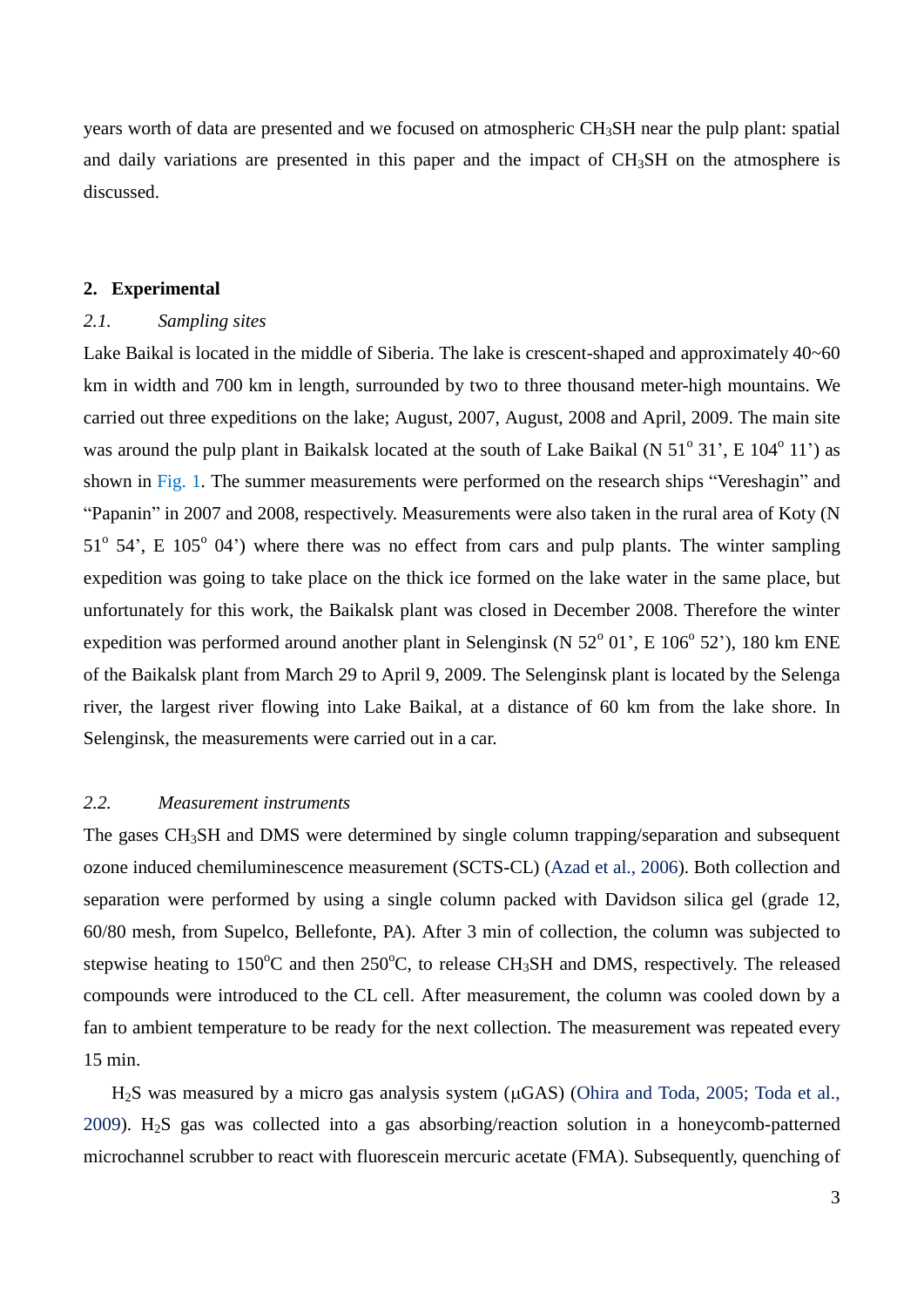FMA fluorescence was monitored by a microdetector. The whole system was driven by a 12-V motorcycle battery and was carried out to the land analyses.

Ozone and SO<sup>2</sup> were monitored simultaneously with commercial instruments model 1006-AHJ (Dylec, Ibaraki, Japan) and model 310 (Optec, St. Petersburg, Russia), respectively, which were provided by our Russian counterpart. Aerosols were collected by silica fiber filters, QR-100 ( $\phi$ 37 mm) from Advantec (Tokyo), at a flow rate of 6.5 L/min, and sulfate and methane sulfonate (MSA) were measured after bringing back to Kumamoto, Japan by ion chromatography (DX500, Dionex, Sunnyvale, CA) using AS4A-SC and AS18 separation columns (both from Dionex), respectively.

# **3. Results and discussion**

# *3.1. Performance of the instrument and data obtained in the expeditions*

The SCTS-CL instrument for CH<sub>3</sub>SH and DMS measurements was developed previously and good accuracy and precision has been obtained (Azad et al., 2006). We further improved this instrument for the expedition to Lake Baikal. The main change was the column size: the original 2 mm i.d. and 150 mm effective length was changed to a 4 mm i.d. and 60 mm effective length. This enabled a high sampling rate (80~200 mL/min  $\rightarrow$  300~500 mL/min). Higher sensitivity could therefore be obtained with a shorter sampling time. The wider and shorter column also unexpectedly resulted in a much better column lifetime. In the test just before the first expedition, the column was damaged in a short period of time (*e.g.* in one day) in the Japanese rainy season. The main reason was clogging of the column with the expansion of the silica gel material: it greatly decreased the maximum sample air flow rate. The wider current column could be used for a long time, at least a month. In addition, the sampling time and temperature program were changed to shorten the time for one cycle from 23 min to 15 min. As a result, the throughput was four cycles an hour. With this system, 0.08 to 80 ppbv of CH3SH and 0.2 to 150 ppbv of DMS could be measured in the typical condition Limits of detection (LODs) were 0.03 ppbv for CH3SH and 0.06 ppbv for DMS. Relative standard deviations in 20 times of measurement were within 3% for 10 ppbv CH3SH and DMS. The performance was comparable with conventional methods such as solid-phase microextraction – gas chromatography (SPME-GC-MS) (Ras et al., 2008) and thermal desorption – gas chromatography (TD-GC) (Jean et al., 2009) with a flame photometric detector (FPD) (Lestremau et al., 2003; Devai and DeLaune, 1997; Tarver and Dasgupta, 1997), pulsed flame photometric detector (PFPD) (Kim, 2005) or sulfur chemiluminescence detector (SCD) (Benner and Stedman, 1990) even though this instrument could be carried on a flight from Japan to Russia for every expedition. Examples of SCTS-CL raw data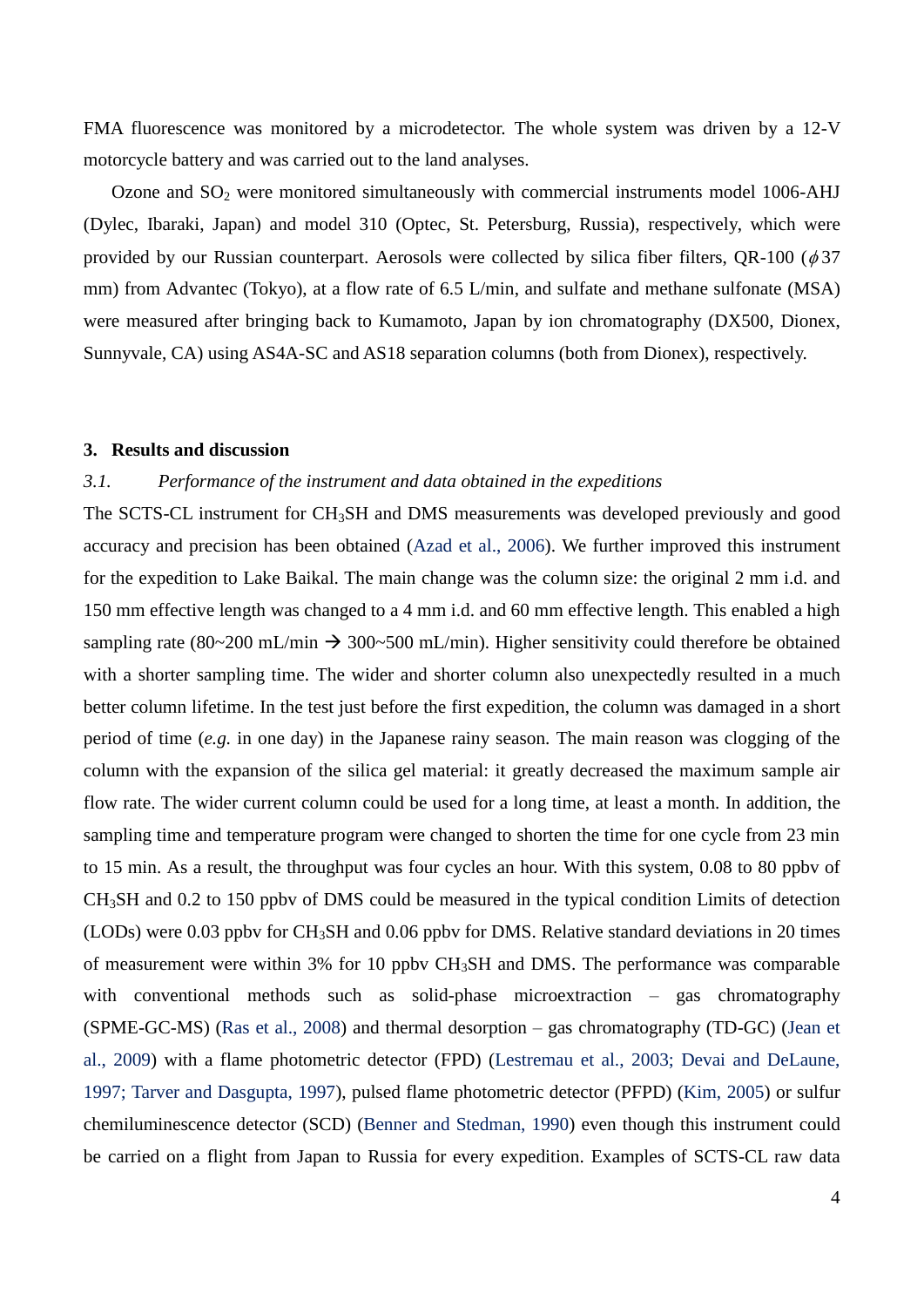obtained in the expedition are shown in Fig. 2. The  $\mu$ GAS data was recorded concurrently with the same logger. Data for  $SO_2$  and  $O_3$  were recorded by a computer.

Whereas neither CH<sub>3</sub>SH nor DMS was detected in the rural area (Koty, from August 4 to 6, 2007), the sulfur gases were observed in Baikalsk and Selenginsk. The main sulfur gas around the pulp plant was CH<sub>3</sub>SH. The second peaks of the SCTS-CL signal (Fig. 2), those for DMS, were less than 1/10 the intensity of the first peaks for CH3SH. That meant that the DMS concentrations were much lower than those of CH3SH. In addition, it was difficult to distinguish the DMS peak itself from carryover of CH3SH because of the small size of the second peaks. (The carryover in the second peak was 1~3% of the first peak.) Therefore, it was decided that accurate determination of DMS concentrations around the pulp and paper industries was difficult in these special conditions where the dominant species was CH<sub>3</sub>SH. H<sub>2</sub>S levels were also low compared to those of CH<sub>3</sub>SH. Responses to H<sub>2</sub>S were obtained every 5 min as negative peaks (quenching of FMA). The  $\mu$ GAS responded to CH<sub>3</sub>SH as well (1/3 of the H<sub>2</sub>S response), and determination of the H<sub>2</sub>S concentration needed subtraction of the signal corresponding to CH<sub>3</sub>SH. The H<sub>2</sub>S level thus estimated was much lower than that for CH<sub>3</sub>SH, and it was also difficult to determine  $H_2S$  accurately by the subtraction though  $\mu$ GAS itself had good accuracy and precision (Ohira and Toda, 2005, 2006) for the normal atmosphere. However,  $\mu$ GAS was useful for monitoring the atmospheric sulfur levels because  $\mu$ GAS presented signals in real time in a continuous measurement mode with a good LOD 0.1 ppby. In the expeditions, the  $SO<sub>2</sub>$ concentration reached 10 ppby whereas the maximum CH<sub>3</sub>SH concentration was  $\sim$ 70 ppby. In conclusion, the main sulfur component near the pulp and paper industry was CH<sub>3</sub>SH. Usually  $H_2S$ emission is highest among the sulfur compounds and DMS is also present, *e.g.* in landfill emissions (Shon et al., 2005; Song et al., 2007, 2008, 2009). In the case of the pulp and paper industry,  $H_2S$ emission was thought to be difficult as a result of the alkalinity of the reactors. CH<sub>3</sub>SH would be formed in the reactor by methylation of sulfide and would be vaporized relatively easily because of its weak acidic property. In fact, the acid dissociation constant  $(K_a)$  of CH<sub>3</sub>SH is four million times smaller than that of  $H_2S$  ( $pK_a$  for CH<sub>3</sub>SH 13.6, for  $H_2S$  7.0 and 12.9). DMS can be vaporized more easily, but formation of DMS is likely much slower because of the necessity of further methylation in the reactor. These must be the main reasons why CH3SH was the dominant sulfur gas in the exhaust from the pulp and paper factories. Therefore, of the reducing sulfur gases, the levels of  $CH<sub>3</sub>SH$  will be focused on in the following sections.

# *3.2. Daily variation*

The data obtained at fixed points in summer are shown in Fig. 3. The abscissa is the time of day from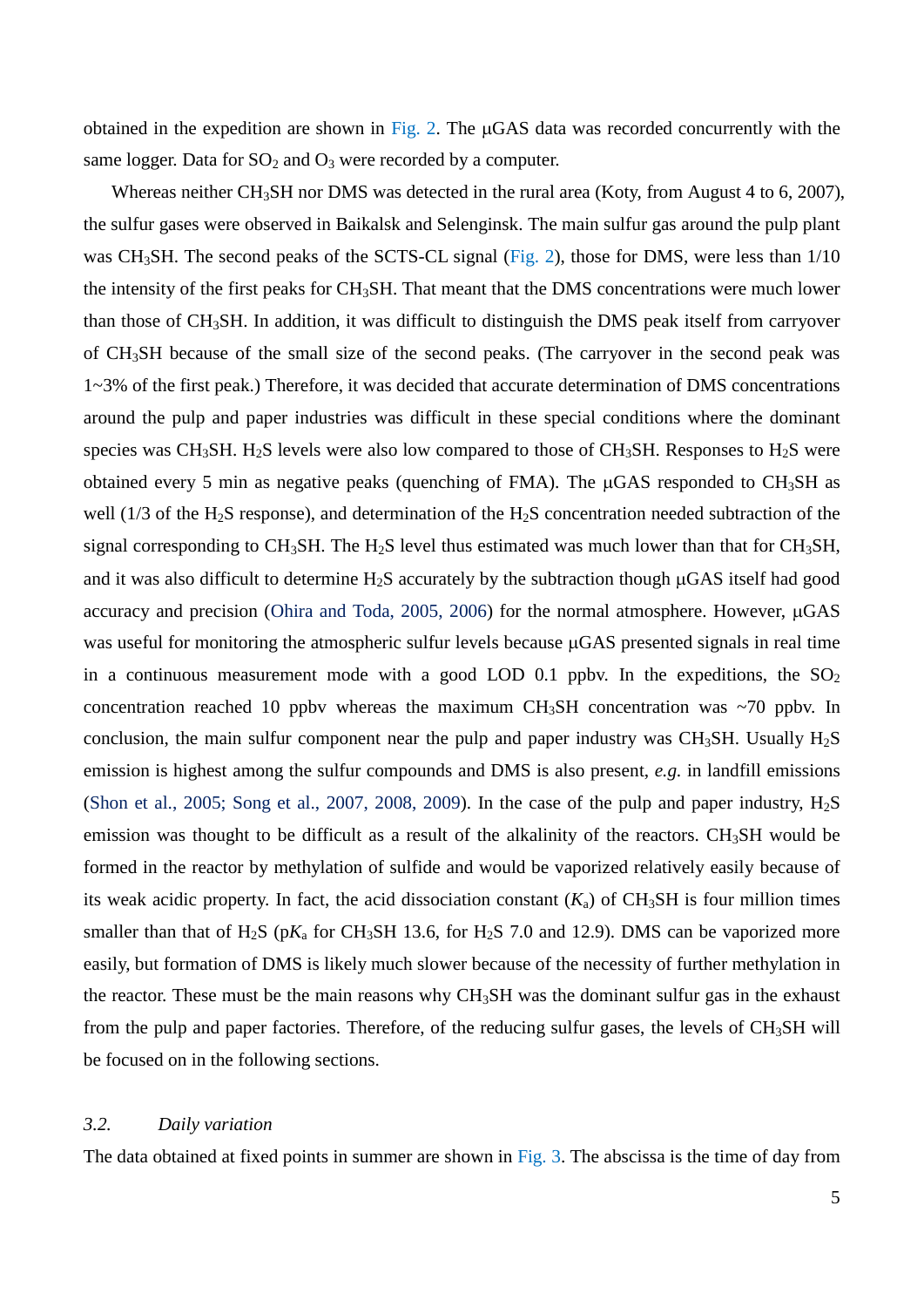noon to noon of the next day. The center of the horizontal axis is midnight, and the vertical dashed lines indicate sunset and sunrise. As can be seen in the data, clear daily variation was observed in the concentration of CH<sub>3</sub>SH, especially in the first expedition in 2007. A high level of CH<sub>3</sub>SH was observed in nighttime in the summer. The concentration was almost zero in the daytime, especially on fine days. There were two possible reasons for this. The slender lake is sandwiched between high mountains (almost 3,000 m in height) while the lake surface is located 456 m above sea level. The deep lake has a large heat capacity. Therefore, the mountains are warmer in the daytime and colder in the nighttime than the lake surface. According to the updrafts occurring in the mountains, wind blows from the lake to the mountain in the daytime, and vice versa at night. The actual wind direction was from the northwest in the daytime and changed to southwest in the nighttime during the 2007 expedition. The monitoring site was on a ship on the surface of the lake water, hence the plume came down to the ship mainly at night. This is one of the reasons why high concentrations of sulfur gases were obtained at night. In addition, at night, height of boundary layer is usually small and it would make the exhaust gas concentration higher. Another reason could be photodecomposition of the gases or reactions with photo-induced oxidants in the daytime. Ratio of the rate constants of decomposition by OH radical for SO<sub>2</sub> (1.3 x 10<sup>-12</sup>), H<sub>2</sub>S (4.7 x 10<sup>-12</sup>), DMS (4.8 x 10<sup>-12</sup> + 2.2 x 10<sup>-12</sup>) and CH<sub>3</sub>SH  $(3.3 \times 10^{-11} \text{ molecules}^{-1} \text{ cm}^3 \text{ s}^{-1})$  are 1 : 3.6 : 5.4 : 25 at 298 K (the kinetic constants are from IUPAC Subcommittee for Gas Kinetic Data Evaluation: http://www.iupac-kinetic.ch.cam.ac.uk/index.html). Namely, decomposition of CH<sub>3</sub>SH in the daytime was thought to be very fast compared to the other sulfur compounds. Lifetimes estimated from the rate constants and daytime OH average  $(1.5 \times 10^6$ molecules cm<sup>-3</sup>, Seinfeld and Pandis, 2006a) were  $SO_2$  205,  $H_2S$  40, DMS 39 and CH<sub>3</sub>SH 5.6 h. Such daily variation was observed not only in 2007 but also on all three days in the 2008 summer at the same sampling site. On August 17 in 2008, very high levels of CH<sub>3</sub>SH were observed in the early evening; operation of the mill was full on that day. Though good time variation data was expected on that day, the ship unfortunately had to return to the harbor to escape from big waves before midnight.

In contrast to the summer campaigns, such daily variation was not observed in winter around the Selenginsk pulp plant. Data is shown in Fig. 4. High concentrations of  $CH<sub>3</sub>SH$  were observed even in the daytime. During the winter expedition, there was only a small effect from sunlight due to cloudy weather in low temperature. Therefore, OH concentration was supposed to be lower than in the summer expeditions (Ren et al., 2006), and the decomposition rate was slower. The temperature decreased to  $-5^{\circ}$ C during the night. In the nighttime, the station was unfortunately upstream of the wind, and high concentrations of the sulfur gases were not observed. While the wind was from the west before 21:00, the wind direction suddenly changed and was from the east after 22:00. In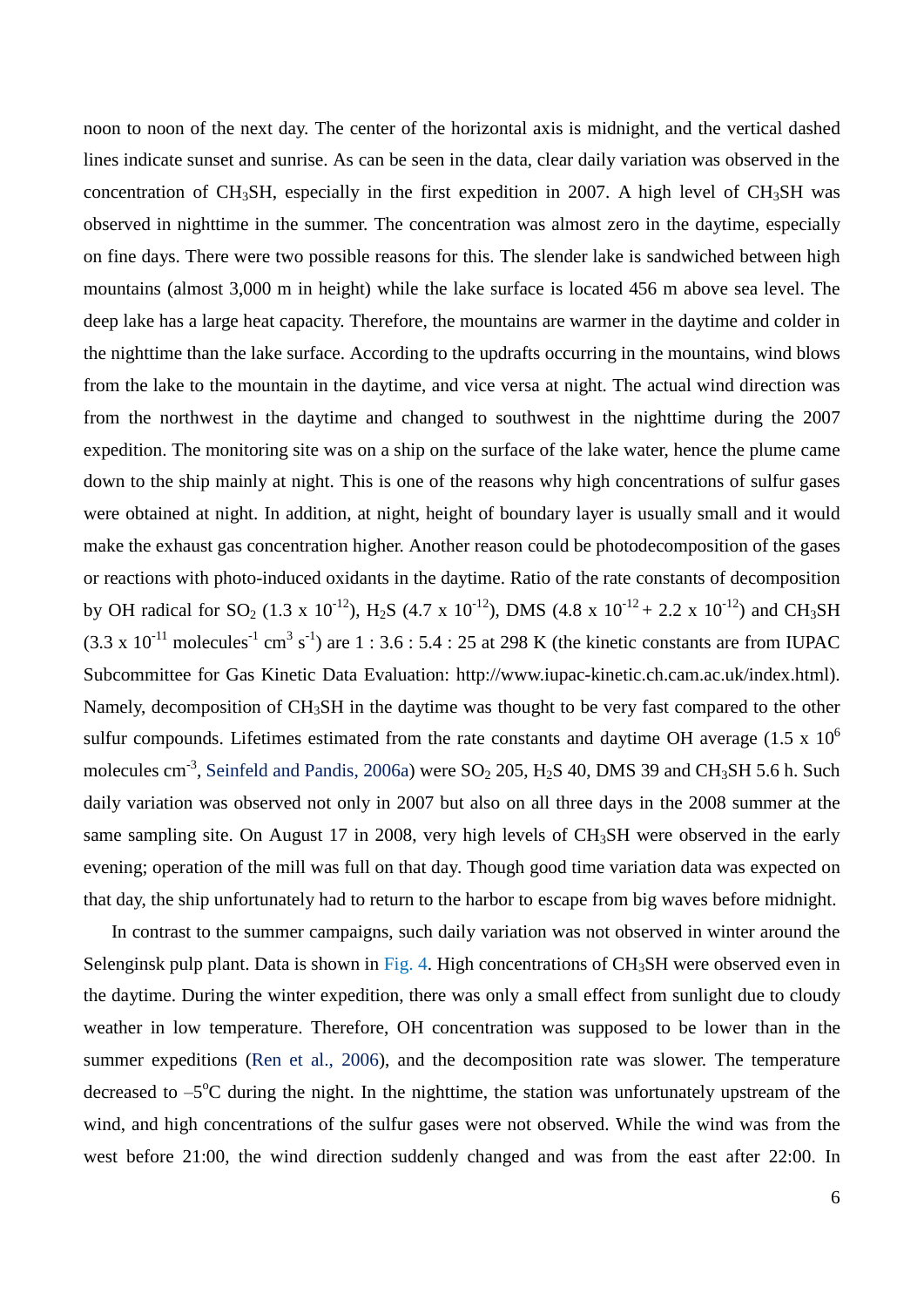addition, that factory seemed to not emit sulfur gases at night. We drove around the factory several times during the night, but there was no smell, not even just under the plume. Our original monitoring site was east-south-east of the factory. In order to catch the gases, the monitoring place was changed to the opposite side of the factory in the early morning, April 4, and then high concentrations of CH3SH were detected again.

#### *3.3. Spatial variation*

Data obtained by moving around the Baikalsk pulp plant in a ship and a car in summer 2008 are shown in Fig. 5. The air sampled near the mountain contained a relatively high  $SO_2$  level as the major sulfur component. CH3SH was emitted from the factory directly or via low stacks. On the other hand,  $SO_2$  was emitted from the high stacks of the power plant which supplied electricity to the factory and the town. This is probably the reason why  $SO<sub>2</sub>$  was dominant in the mountain area. The CH3SH levels were very high near the pulp plant and declined quickly with distance from the source. The  $SO<sub>2</sub>$  levels also declined with increasing distance from the shore, but the rate of decrease was much smaller compared to that of  $CH_3SH$ . Changes in estimated levels of  $H_2S$  and DMS were also smaller than that of CH<sub>3</sub>SH. Namely, CH<sub>3</sub>SH was decomposed rapidly compared to other sulfur compounds, in addition to the dispersion to the atmosphere. The CH3SH level decreased rapidly over a few to several kilometers.

The ship stopped at a harbor on the night of Aug. 16, 2008. Early the next morning, the water surface near the factory was covered with fog while the harbor was out of the fog. After waiting for some visibility, the ship left the harbor and entered in the fog to start the gas measurements while moving through the fog. The gas data obtained that morning are shown in Fig. 6. The numbers along the bottom are time and distance from shore. The ship moved from near the shore in front of the factory to far from the shore until it was out of the fog. Then, the ship moved back to the original place near the shore as the fog receded. A relatively high CH3SH concentration was observed in the fog (~10 ppbv), and the concentration decreased with an increasing distance from the shore. On the way back, there was no fog and the CH<sub>3</sub>SH level remained low. Slightly higher  $SO<sub>2</sub>$  was observed after fog disappeared instead of decrease in  $CH_3SH$  concentration;  $SO_2$  is known as product of  $CH<sub>3</sub>SH$  photo oxidation (Shon and Kim, 2006). In this way, high concentrations of  $CH<sub>3</sub>SH$  was observed in the fog and it was low out of the fog. As described in the next section, sulfate and methane sulfonate (MSA) were also higher in the fog. The exhaust from the pulp mill contributed to the formation of fog. Another interesting point was the ozone concentration during the fog. When the ship went in the fog, the  $O_3$  level decreased. The  $O_3$  level reached almost zero when high CH<sub>3</sub>SH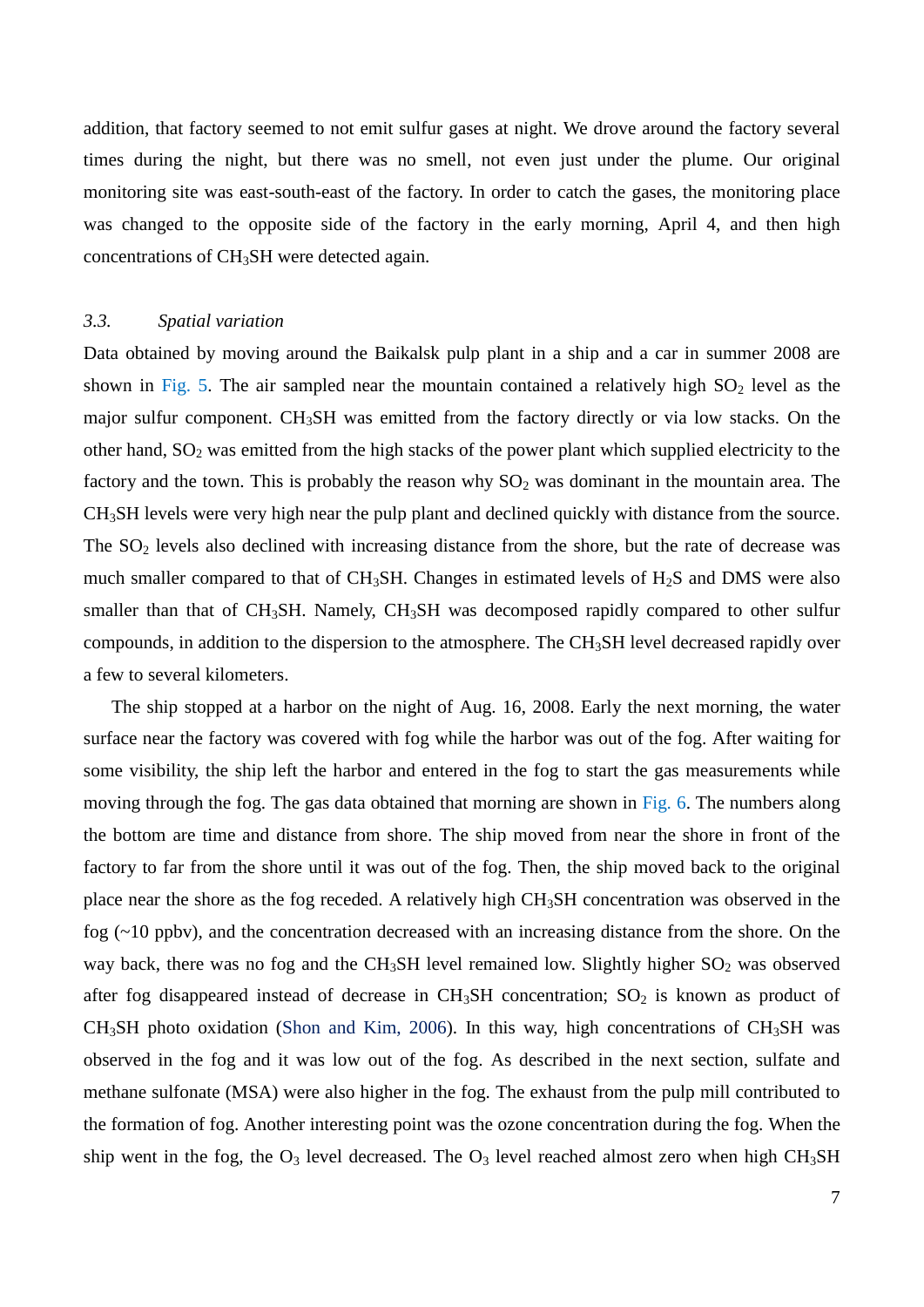levels were present in the fog. This showed that  $O_3$  was almost completely consumed by pulp mill exhaust gases. Though the mechanism was not identified, the exhaust of the pulp mill in the fog was a strong  $O_3$  scavenger. Dominant compound in the fog, CH<sub>3</sub>SH, can react with  $O_3$  (Glinski et al., 1981, 1982; Toda and Dasgupta, 2008). To the best of our knowledge, however, the rate constant of this reaction is unknown, and Tyndall and Ravishankara (1991) said that the rates of reactions of reduced sulfur compounds with  $O_3$ ,  $NO_2$ ,  $O_2$  and  $RO_2$  were too slow to compete with OH reactions in the atmosphere. Accordingly it is difficult to say that there was some contribution of CH3SH to the ozone scavenging. This phenomenon was likely due to the fast aqueous reaction of  $S(IV)$  with  $O<sub>3</sub>$ (Seinfeld and Pandis, 2006b) occurring in the fog aerosols.

# *3.4. Compounds found in aerosols*

Gaseous CH3SH was the major sulfur compound in the atmosphere near the pulp plant. To investigate sulfur compounds in aerosol, sulfate and MSA collected with filters were determined. The values of these compounds are shown in Table 1 together with the gaseous species. As a long time (2  $\sim$  12 h) was required for aerosol collection, the gas concentrations are shown as the average during the aerosol collection time for comparison. Note that concentrations of aerosol species are shown in ppb (in mol per 1-mol air) to make it easy to compare with gaseous species in mole base. Sulfate was found at almost the same level as  $SO_2$ . We originally thought that  $CH_3SH$  would end up as sulfate in the atmospheric reactions. However, we now think this hypothesis is unlikely, because sulfate levels are low compared to the  $CH_3SH$  concentrations. If the final fate of  $CH_3SH$  was sulfate, the sulfate level should be higher than that of  $CH_3SH$  because the lifetime of  $CH_3SH$  seems very short compared to that of  $SO_2$ , as shown in Fig. 6 as well as Fig. 5. According to publication by Shon and Kim (2006), stable end products of  $CH_3SH$  can be  $SO_2$  and MSA. Formation of sulfate from the formed  $SO_2$  needs further oxidation which is relatively slow. MSA was also found when the CH<sub>3</sub>SH concentration was high, especially in the aerosol collected in the fog. The sulfate level was also the highest in the fog. However, the MSA and sulfate concentrations were not as high as those obtained in an anthropogenically polluted area (Biswas et al., 2008). The ratios of MSA to gaseous  $CH<sub>3</sub>SH$ and aerosol sulfate were very low.

# *3.5. Behavior and impact of CH3SH emitted from the big point sources*

As described above, significant levels of CH<sub>3</sub>SH were measured in the ambient air around the two kraft pulp mills in this study. The CH3SH concentration increased to several tens of ppbv near the pulp plants. CH3SH is not stable in the atmosphere, especially in the daytime, and its concentration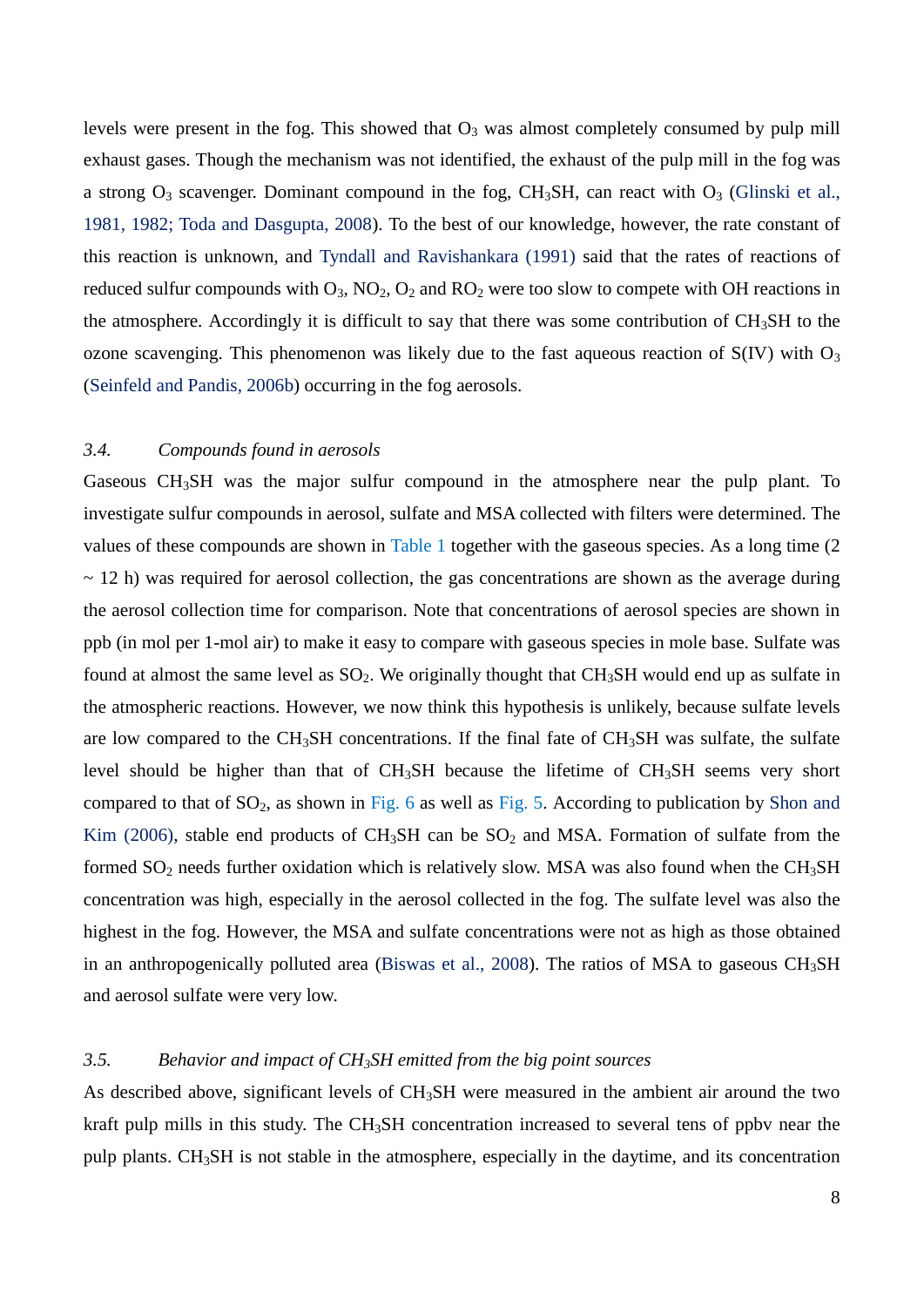decreased greatly over time and downwind of the plants.

It is reported that  $CH_3SH$  is decomposed by reaction with OH in daytime and  $NO_3$  in nighttime (Berresheim et al., 1995). The second order reaction rate constants are 3.3 x  $10^{-11}$  and 8.9 x  $10^{-13}$  cm<sup>3</sup> molecule<sup>-1</sup> s<sup>-1</sup>, respectively (Sander et al., 2006). Lifetimes of CH<sub>3</sub>SH in daytime can be roughly estimated with the constant and assumption of daytime OH average concentration 1.5 x  $10^6$ molecules  $cm^{-3}$  to be 5.6 h. In actual atmosphere in the monitoring area, it seemed that the reactions of CH3SH were complex and were decomposed more. Bentley (1975) reported experimental results that photolysis of CH3SH yields dimethyl disulfide (DMDS) (51%) and MSA (17%). DMDS is formed by recombination of methanethiyl radicals ( $CH_3S$ ) which is primary formed from  $CH_3SH$ (Steer and Knight, 1968). Chance of such recombination in atmosphere would be smaller compared to these experiments ( $\sim$ 26,000 ppmv) due to its low concentration of CH<sub>3</sub>SH (less than 0.001 ppmv); the DMDS formation rate is in proportional to square of the methanethiyl concentration. Also photolysis rate was supposed to be low due to weak radiations in high latitude region.

Since Lovelock proposed the biogenic formation of DMS as a missing source of the sulfur cycle (Lovelock et al., 1972; Liss and Lovelock, 2007) and its effect on climate as cloud condensation nuclei (CCN) (Cainey, 2007), many researchers have investigated the reactions and dynamics of DMS. Arsene et al. (2002) demonstrated that DMS is converted to dimethyl sulfoxide (DMSO) in the presence of light, then becomes methane sulfinite (MSIA) on reaction with an OH radical, and is then transformed to methylsulfonylmethane  $(DMSO<sub>2</sub>)$ ,  $SO<sub>2</sub>$ ,  $MSA$ , and methane sulfonyl peroxynitrate (MSPN). Oxidation of DMS and DMSO has also been investigated (Barnes et al., 2006; Librando et al., 2004) and the sulfur cycle has been reviewed by Berglen et al. (2004). CH<sub>3</sub>SH behaves in atmosphere similar to DMS. Data shown here is the first demonstration of changes in CH3SH levels over time and space around a big point source, indicating high reactivity of CH3SH. We have previously shown that  $H_2S$  decomposed rapidly on a sunny day (Toda et al., 2004). The decline in  $CH_3SH$  is thought to be larger than that of  $H_2S$ , from the rate constant of reaction with an OH radical (Wine et al., 1981). The volatile sulfur compounds were emitted not only from point sources but also from planar sources such as tidal flats and agricultural sediments (Azad et al., 2005; Kinsela et al., 2007). The results obtained here would be useful to investigate dynamics of CH<sub>3</sub>SH emitted from sediments which are difficult due to low concentration.

#### **4. Conclusions**

Sulfur gases emitted from the two Siberian pulp and paper industries have a serious effect on local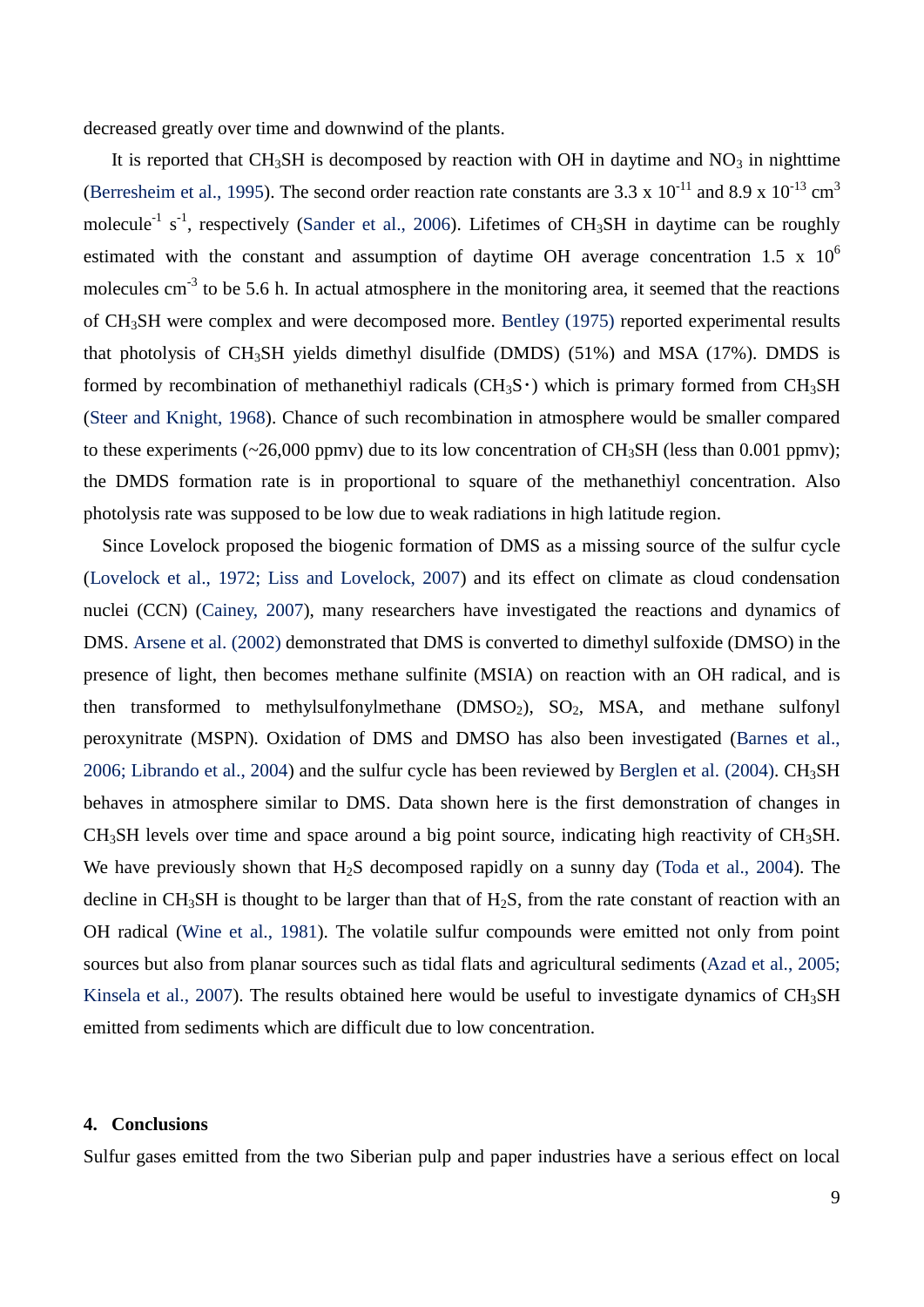areas as odorous compounds. It was confirmed that the main volatile sulfur compound from the industries was CH<sub>3</sub>SH. The CH<sub>3</sub>SH concentration sometimes increased to several tens of ppbv in the vicinity of the studied pulp and paper plants. Interestingly, diurnal variation was observed: the CH3SH level was high at nighttime and low in the daytime over the lake water, as a result of local winds formed by the topographical features and photochemical decomposition. The CH<sub>3</sub>SH concentration was high near the point source but declined significantly with distance from the source.  $CH<sub>3</sub>SH$  is an unstable compound in the atmosphere. When fog was formed, a relatively high  $CH<sub>3</sub>SH$ concentration was observed and the ozone level was near zero ppbv. Compounds emitted from the pulp and paper mills acted as a strong ozone scavenger in the fog. This was the first detailed investigation on CH3SH from a large point source and variations in the real atmosphere were presented. The impact of CH3SH from the large source was demonstrated. Further investigations including laboratory experiments with atmospheric level of CH<sub>3</sub>SH to clarify the behavior of CH<sub>3</sub>SH in the atmosphere would be useful.

### **Acknowledgements**

The authors thank JSPS and RFBR for their support of this project carried out between the two countries. They also wish to thank Dr. Hideji Tanaka of Tokushima University and Dr. Shin-Ichi Ohira of Kumamoto University for their great support during the expedition in Russia.

### **References**

- Arsene, C., Barnes, I., Becker K.H., Schneider, W.F., Wallington, T.T., Mihalopoulos, N., Patrouscu-Klotz, I.V., 2002. Formation of methane sulfinic acid in the gas-phase OH-radical initiated oxidation of dimethyl sulfoxide. Environmental Science and Technology 36, 5155 – 5163.
- Azad, M.A., Ohira, S., Oda, M., Toda, K., 2005. On-site measurements of hydrogen sulfide and sulfur dioxide emissions from tidal flat sediments of Ariake Sea, Japan. Atmospheric Environment, 39, 6077 – 6087.
- Azad, M.A.K., Ohira, S., Toda, K., 2006. Single column trapping/separation and chemiluminescence detection for on-site measurement of methyl mercaptan and dimethyl sulfide. Analytical Chemistry 78, 6252–6259.
- Barnes, I., Hjorth, J., Mihalopoulos, N., 2006. Dimethyl sulfide and dimethyl sulfoxide and their oxidation in the atmosphere. Chemical Reviews 106, 940 – 975.
- Belikov, S.E., Kotler, V.R., 2004. Reducing harmful emissions into the atmosphere from coal-fired boilers of industrial cogeneration station. Teploenergetika  $(9)$ ,  $49 - 52$ .
- Benner, R.L., Stedman, D.H., 1990. Field evaluation of the sulfur chemiluminescence detector. Environmental Science and Technology 24, 1592 – 1596.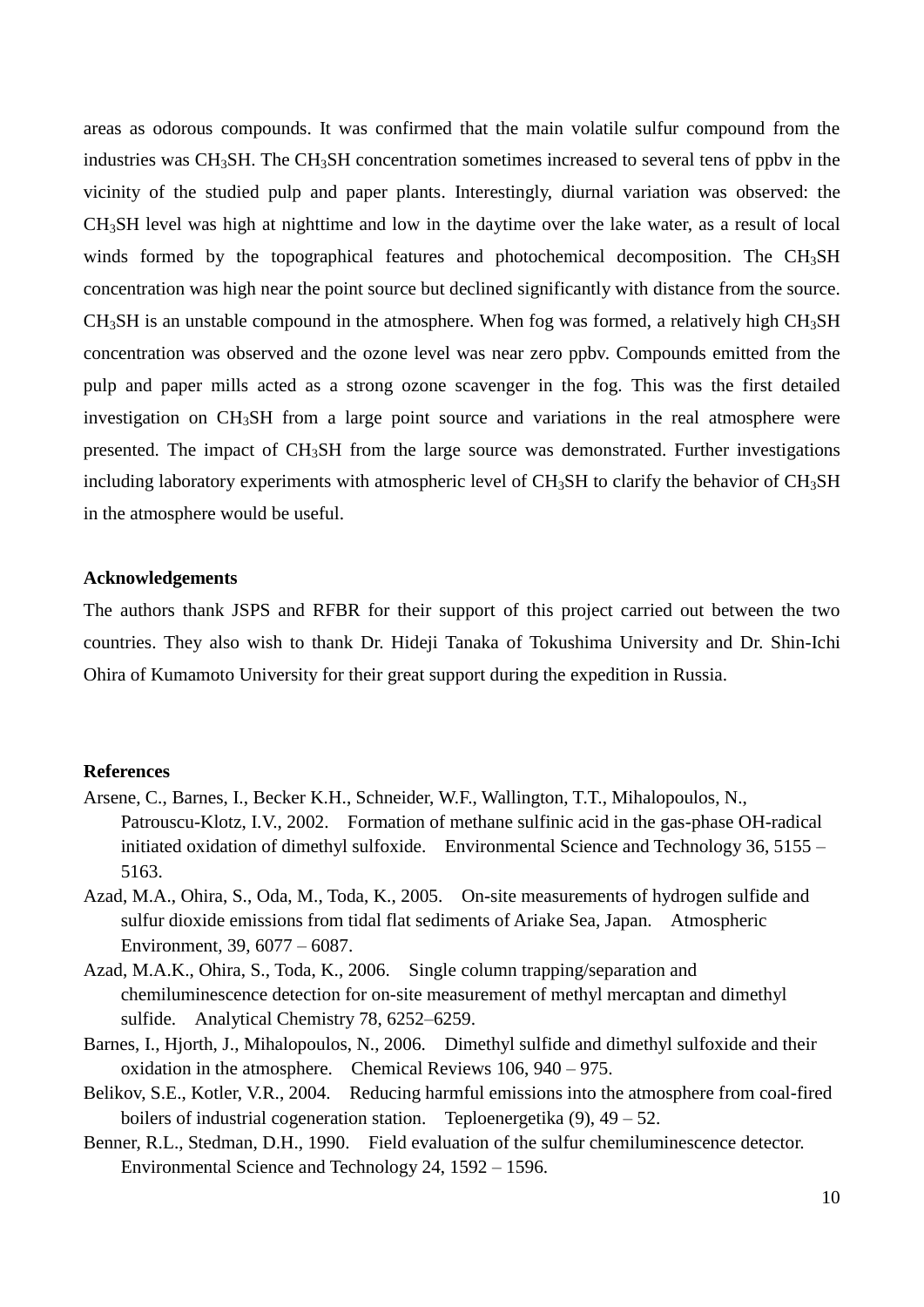- Bentry, M. 1975. Photochemical oxidation of kraft air pollutants. Technical report EPA-650/3-75-005.
- Berglen, T.F., Bernstsen, T.K., Isaksen, I.S.A., Sundet, J.K., 2004. A global model of the coupled sulfur/oxidant chemistry in the troposphere: The sulfur cycle. Journal of Geophysical Research 109, D19310.
- Berresheim, H., Wine, P.H., Davis, D.D., 1995. Sulfur in the atmosphere. In: Singh H.B. (Ed.), Composition, chemistry, and climate of the atmosphere. Van Nostrand Reinhold, New York, ISBN 0-442-01264-0, pp. 251–302.
- Biswas, K.F., Ghauri, B.M., Husain, L., 2008. Gaseous and aerosol pollutants during fog and clear episodes in South Asian urban atmosphere. Atmospheric Environment 42, 7775 – 7785.
- Cainey, J.M., 2007. Understanding the origin of clouds. Environmental Chemistry 4, 141 142.
- Devai, I., DeLaune, R.D., 1997. Field sampling of trace levels of hydrogen sulfide with the use of solid adsorbent preconcentration. Field Analytical Chemistry and Technology 1, 145 – 149.
- Glinski, R.J., Sedarski, J.A., Dixon, D.A., 1981. The chemiluminescent reaction of ozone with methyl mercaptan. Journal of Physical Chemistry 85, 2440 – 2443.
- Glinski, R.J., Sedarski, J.A., Dixon, D.A., 1982. Single-collision chemiluminescence reactions of ozone with hydrogen sulfide and methyl mercaptan. Journal of American Chemical Society 104, 1126 – 1128.
- Jean N., Bogé, G., Jamet, J., Jamet, D., Richard, S., 2009. Plankton origin of particulate dimethylsulfoniopropinate in a Mediterranean oligotrophic coastal and shallow ecosystem. Estuarine, Coastal and Shelf Science 81, 470 – 480.
- Kenny, R., Yampolsky, M., Volsky, O., Naumov, A., 1994. General review of Russian pulp and paper effluent treatment technology. Pulp Paper Canada 95, 105 – 108.
- Kenny, R., Yampolsky, M., Goncharov, A., 1995. Overview of a Russian zero discharge unbleached kraft pulp and paper mill – Selenga pulp & paper company. Pulp Paper Canada 96, 26 – 28.
- Kim, K., 2005. Some insights into the gas chromatographic determination of reduced sulfur compounds in air. Environmental Science and Technology 39, 6765 – 6769.
- Kinsela, A., Reynolds, J.K., Melville, M.D., 2007. Agricultural acid sulfate soils: a potential source of volatile sulfur compounds? Environmental Chemistry 4, 18 – 25.
- Koistinen, J., Paasivirta, J., Suonperä, M., 1995. Contamination of pike and sediment from the Kymijoki River by PCDEs, PCDDs, and PCDFs: Contents and patterns compared to pike and sediment from the Bothnian Bay and seals from Lake Saimaa. Environmental Science and Technology 29, 2541 – 2547.
- Kozhova, O.M., Silow, A., 1998. The current problems of Lake Baikal ecosystem conservation. Lakes & Reservoirs: Research and Management 3,  $19 - 33$ .
- Lestremau, F., Desauziers, V., Roux, J., Fanlo, J., 2003. Development of a quantification method for the analysis of malodorous sulfur compounds in gaseous industrial effluents by SPME-GC-PFPD. Journal of Chromatography A 999, 71 – 80.
- Librando, V., Tringali, G., Hjouth, J., Coluccia, S., 2004. OH-initiated oxidation of DMS/DMSO: reaction products at high  $NO<sub>x</sub>$  levels. Environmental Pollution 127, 403 – 410.
- Lindström-Seppä, P., Huuskonen, S., Kotelevtsev, S., Mikkelson, P., Räänen, T., Stepanova, L., Hänninen, O., 1998. Toxicity and mutagenicity of waste waters from Baikalsk pulp and paper mill: Evaluation of pollutant contamination in Lake Baikal. Marine Environmental Research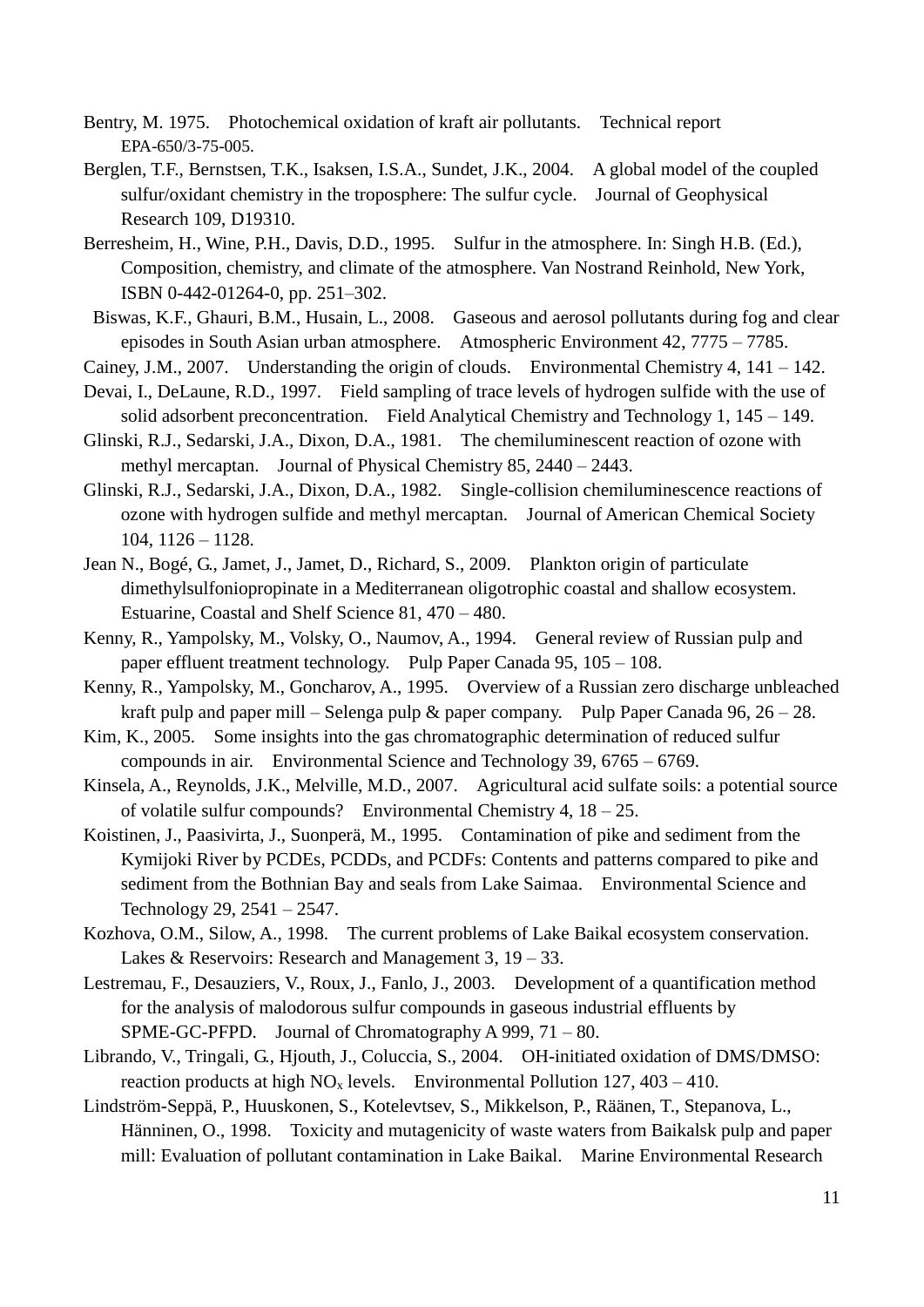$46, 273 - 277.$ 

- Liss, P.S., Lovelock, J.E., 2007. Climate change: the effect of DMS emissions. Environmental Chemistry 4, 377 – 378.
- Lovelock, J.E., Maggs, R.J., Rasmussen, R.A., 1972. Atmospheric dimethyl sulfide and the natural sulfur cycle. Nature 237, 452 – 453.
- Maatela, P., Passivirta, J., Grachev, M.A., Karabanov, E.B., 1990. Organic chlorine compounds in lake sediments V. Bottom of Baikal near a pulp mill. Chemosphere 21, 1381 – 1384.
- Mitroshkov, A.V., Tarasova, E.N., Revel'skii, I.A., Komornikova, N.V., Sarkisyan, A.M., 1997. Determination of polychlorinated biphenyls and poly chlorinated dibenzodioxins in water and biological samples from lake Baikal with the use of a low-resolution mass spectrometer with negative ion chemical ionization. Journal of Analytical Chemistry 52, 784 – 788.
- Ohira, S., Toda, K., 2005. Micro gas analysis system for measurement of atmospheric hydrogen sulfide and sulfur dioxide. Lab on a Chip 5, 1374–1379.
- Ohira, S., Toda, K., 2006. Miniature liquid flow sensor and feedback control of electroosmotic and pneumatic flows for a micro gas analysis system. Analytical Sciences 22,  $61 - 65$ .
- Ras, M.R., Marce, R.M., Borrull, F., 2008. Solid-phase microextraction-gas chromatography to determine volatile organic sulfur compounds in the air at sewage treatment plants. Talanta 77, 774–778.
- Ren, X., Brune, W.H., Mao, J., Mitchell, M.J., Lesher, R.L., Simpas, J.B., Metcalf, A.R., Schwab, J.J., Cai, C., Li, Y., Demerjian, K.L., Felton, H.D., Zhou, X., Hou, J., 2006. Behavior of OH and OH<sup>2</sup> in the winter atmosphere in New York City. Atmospheric Environment 40, S252 – S263.
- Sander, S.P., Golden, D.M., Kurylo, M.J., Moortgat, G.K., Wine, P.H., Ravishankara, A.R., Kolb, C.E., Molina, M.J., Finlayson-Pitts, B.J., Huie, R.E., 2006. Chemical kinetics and photochemical data for use in atmospheric studies evaluation number 15. NASA Jet Propulsion Laboratory Publication 06-2.
- Sakurai, K., 1986. Sulfur content in wood. Bulletin of Forest and Forest Production Research Institute 335, 141 – 145.
- Seinfeld, J.H., Pandis, S.N., 2006a. Atmospheric chemistry of biogenic hydrocarbons. Chapter 6 in "Atmospheric Chemistry and Physics", pp. 204 – 283, John Willey & SonsHoboken, NJ.
- Seinfeld, J.H., Pandis, S.N., 2006b. Chemistry of the atmospheric aqueous phase. Chapter 7 in "Atmospheric Chemistry and Physics", pp. 284 – 349, John Willey & SonsHoboken, NJ.
- Shon, Z., Kim. K., Jeon, E., Kim, M., Kim, Y., Song, S., 2005. Photochemistry of reduced sulfur compounds in a landfill environment. Atmospheric Environment 39, 4803 – 4814.
- Shon, Z., Kim, K., 2006. Photochemical oxidation of reduced sulfur compounds in an urban location based on short time monitoring data. Chemosphere 63, 1859 – 1869.
- Song, S., Shon, Z., Kim, K., Kim, S.C., Kim, Y., Kim, J., 2007. Monitoring of atmospheric reduced sulfur compounds and their oxidation in two coastal landfill areas. Atmospheric Environment 41, 974 – 988.
- Song, S., Shon, Z., Kim, K., Kim, Y., Pal, R., 2008. Dispersion and photochemical oxidation of reduced sulfur compounds in and around a large industrial complex in Korea. Atmospheric Environment 42, 4269 – 4279.
- Song, S., Shon, Z., Kim, K., 2009. Photochemical oxidation and dispersion of gaseous sulfur compounds from natural and anthropogenic sources around a coastal location. Atmospheric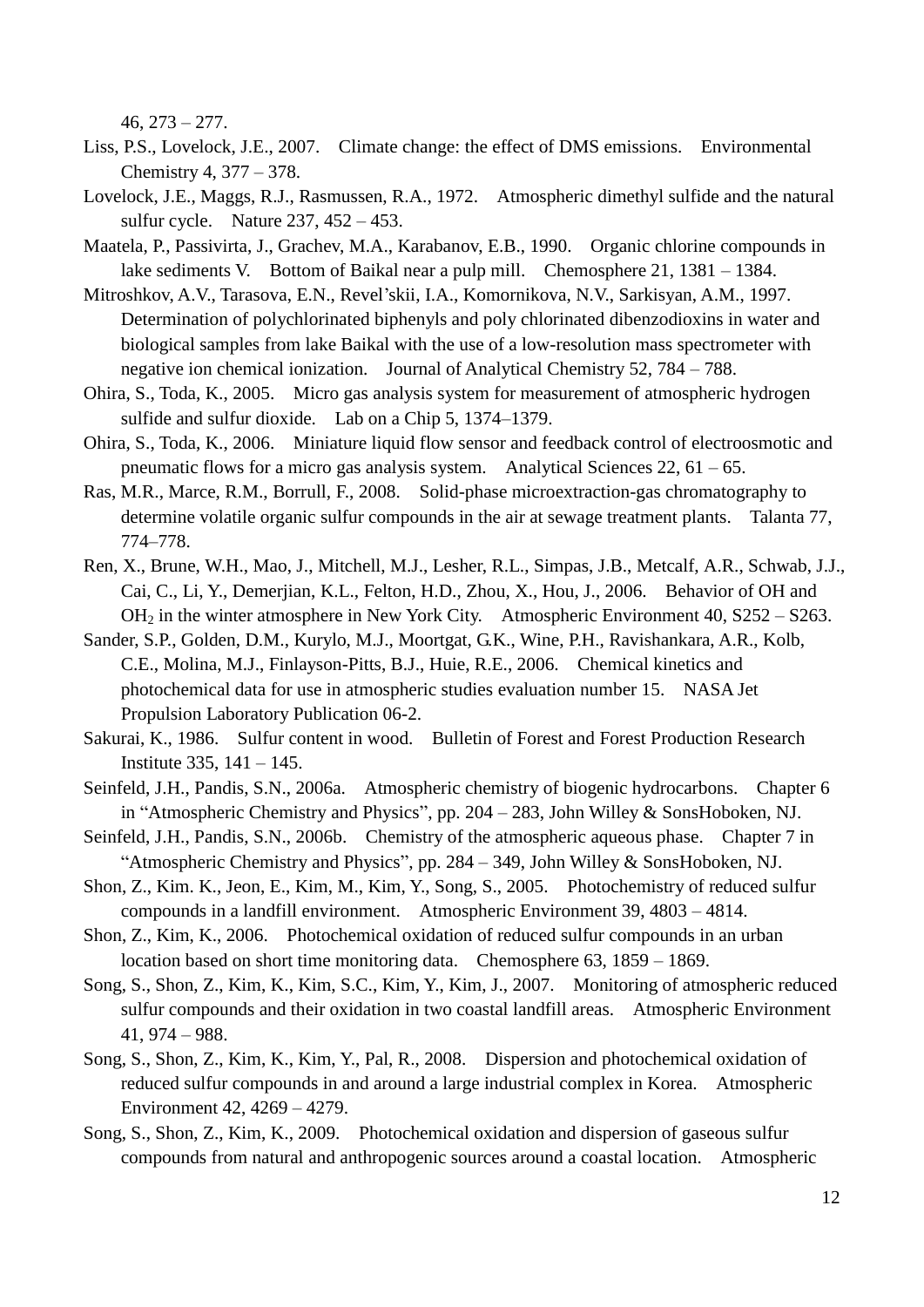Environment 43, 3015 – 3023.

- Steer, R.P., Knight, A.R., 1968. Reactions of thioyl radicals. IV. Photolysis of methanethiol. Journal of Physical Chemistry 72, 2145 – 2153.
- Tarver, G.A., Dasgupta, P.K., 1997. Oil field hydrogen sulfide in Texas: emission estimates and fate. Environmental Science and Technology 31, 3669 – 3676.
- Toda, K., Ohira, S., Tanaka, T., Nishimura, T., Dasgupta, P.K., 2004. Field instrument for simultaneous large dynamic range measurement of atmospheric hydrogen sulfide, methanethiol, and sulfur dioxide. Environmental Science and Technology 38, 1529 – 1536.
- Toda, K., Dasgupta, P.K., 2008. New applications of chemiluminescence for selective gas analysis. Chemical Engineering Communications 195, 82 – 97.
- Toda, K., Koga, T., Kosuge, J., Kashiwagi, M., Oguchi, H., Arimoto, T., 2009. Micro gas analyzer measurement of nitric oxide in breath by direct wet scrubbing and fluorescence detection. Analytical Chemistry 80, 7031–7037.
- Tret'yakova, I.N., Zubareva, O.N., Bazhina, E.V., 1996. Influence of environmental pollution by sulfur oxides on the morphological structure of the crown, generative sphere, and pollen viability of the Siberian fir in the Baikal region. Russian Journal of Ecology 27, 14 – 20.
- Tyndall, G.S., Ravishankara, A.R., 1991. Atmospheric oxidation of reduced sulfur species. International Journal of Chemical Kinetics 23, 483 – 527.
- Wine, P.H., Kreulter, N.M., Gump, C.A., Ravishankara, A.R., 1981. Kinetics of OH reactions with the atmospheric sulfur compounds  $H_2S$ ,  $CH_3SH$ ,  $CH_3SCH_3$ , and  $CH_3SSCH_3$ . Journal of Physical Chemistry 85, 2660–2665.
- Zhu, J.Y., Chai, X.S., Pan, X.J., Luo, Q., Li, J., 2002. Quantification and reduction of organic sulfur compound formation in a commercial wood pulping process. Environmental Science and Technology 36, 2269 – 2272.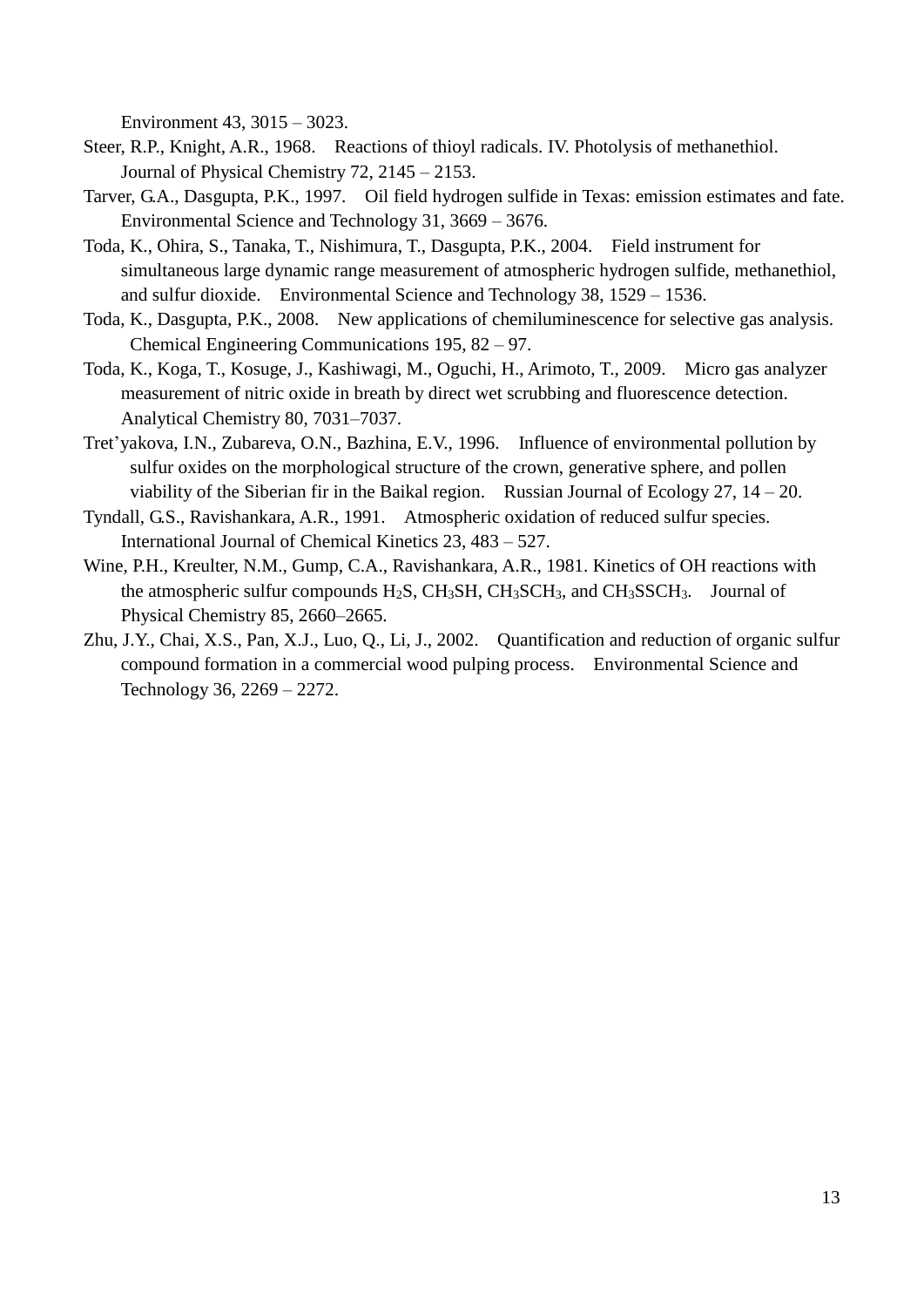### **Figure captions**

**Fig. 1.** Locations of sampling areas. Measurements were performed in the rural area Koty and around the two pulp and paper mills located in Baikalsk and Selenginsk. The three sites are indicated as the open circles. Before the expeditions, the instrument tests and reagent preparation were carried out at Limnological Institute located in Irkutsk (solid circle).

**Fig. 2.** Raw data obtained during the expedition. SCTS-CL signals were obtained every 15 min and the first and second peaks correspond to CH3SH and DMS, respectively. Negative peaks of the  $\mu$ GAS signal indicate H<sub>2</sub>S levels. SO<sub>2</sub> and O<sub>3</sub> data were recorded by a computer. The data was obtained by moving around on the lake on the survey boat.

**Fig. 3.** Summer daily variation of sulfur gases and ozone obtained Aug. 7 – 8, 2007 and Aug. 14 – 18, 2008 at a fixed point on the lake near the Baikalsk plant. The maximum concentration of  $CH<sub>3</sub>SH$ (out of scale) at 18:55 and 19:40, Aug. 17 were 30.8 and 60.4 ppbv, respectively.

Fig. 4. Daily variation of sulfur gases and ozone obtained in the end of winter, April  $3 - 4$ , 2009 around the Selenginsk pulp plant.

**Fig. 5.** Spatial variation of  $CH_3SH$  (left) and  $SO_2$  (right) obtained in Aug., 2008. Measured concentrations are indicated as the size of circle and measured locations are centers of the circles. Concentration of  $SO_2$  shown in a certain size circle is half of  $CH_3SH$  shown in the same size. PPI: pulp and paper industry; H: harbor; FF: factory front. Arrows are trace of measurement in fog early morning Aug. 17.

**Fig. 6.** Changes in concentrations of sulfur gases in fog. Numbers in km are distance from the shore.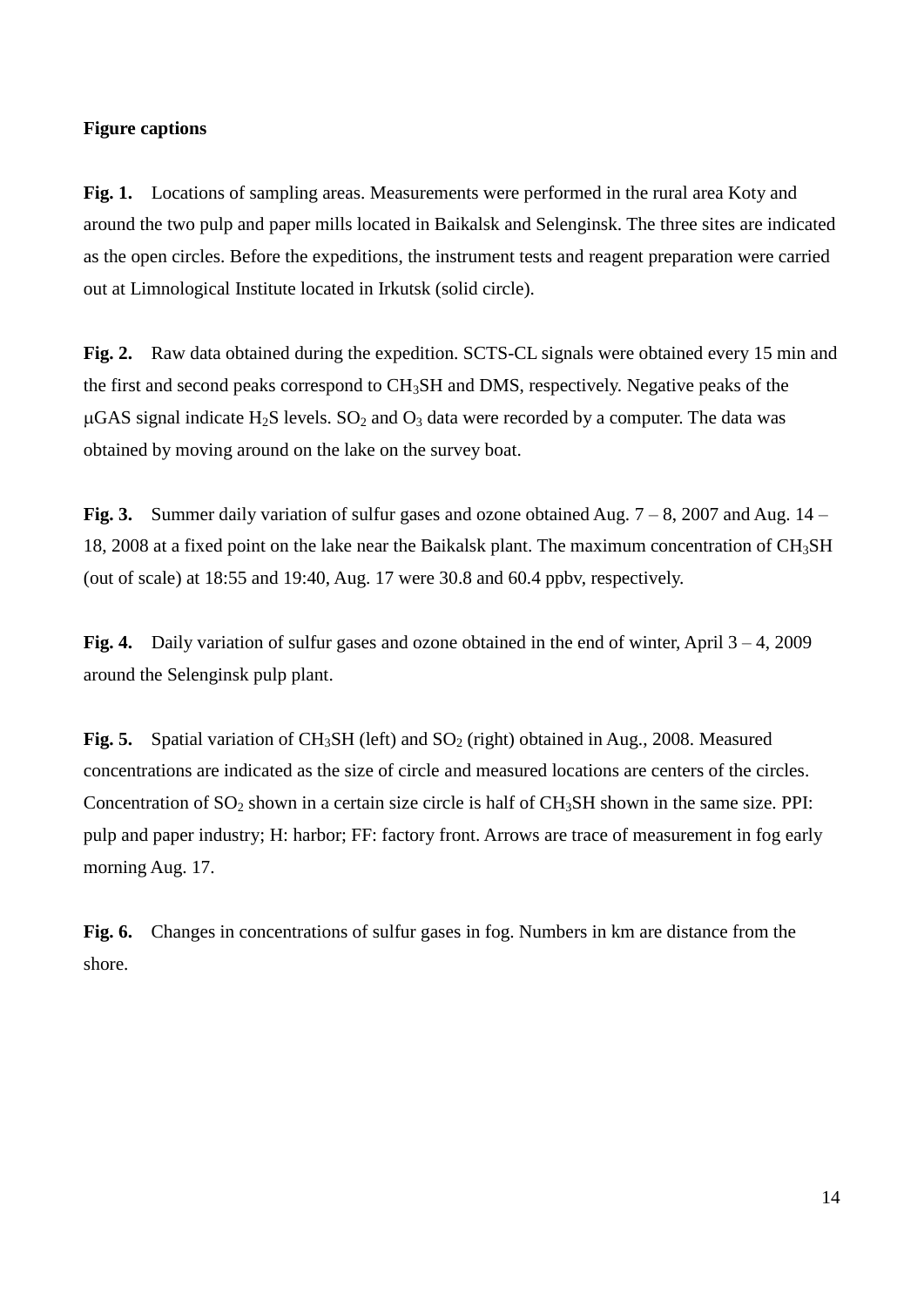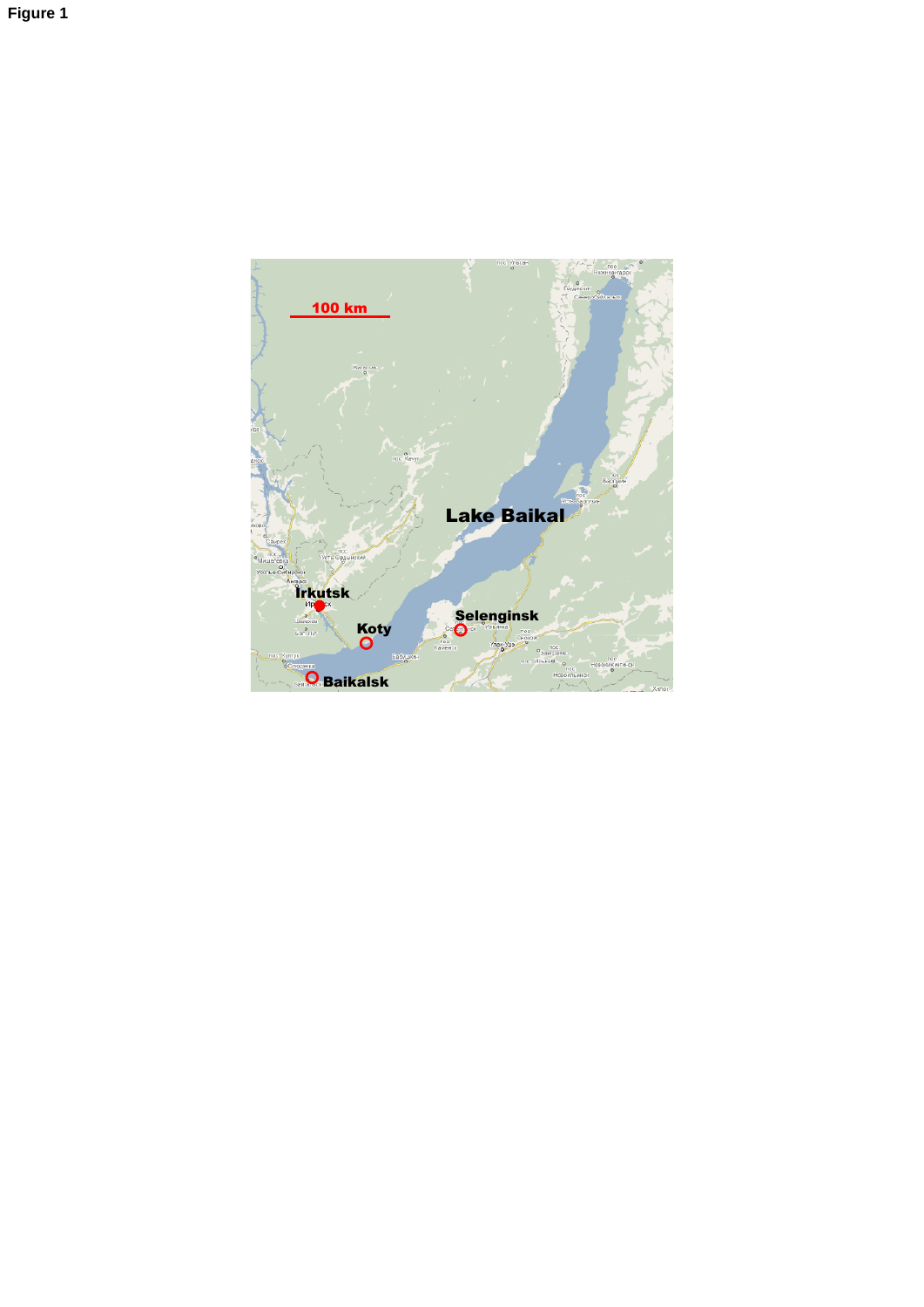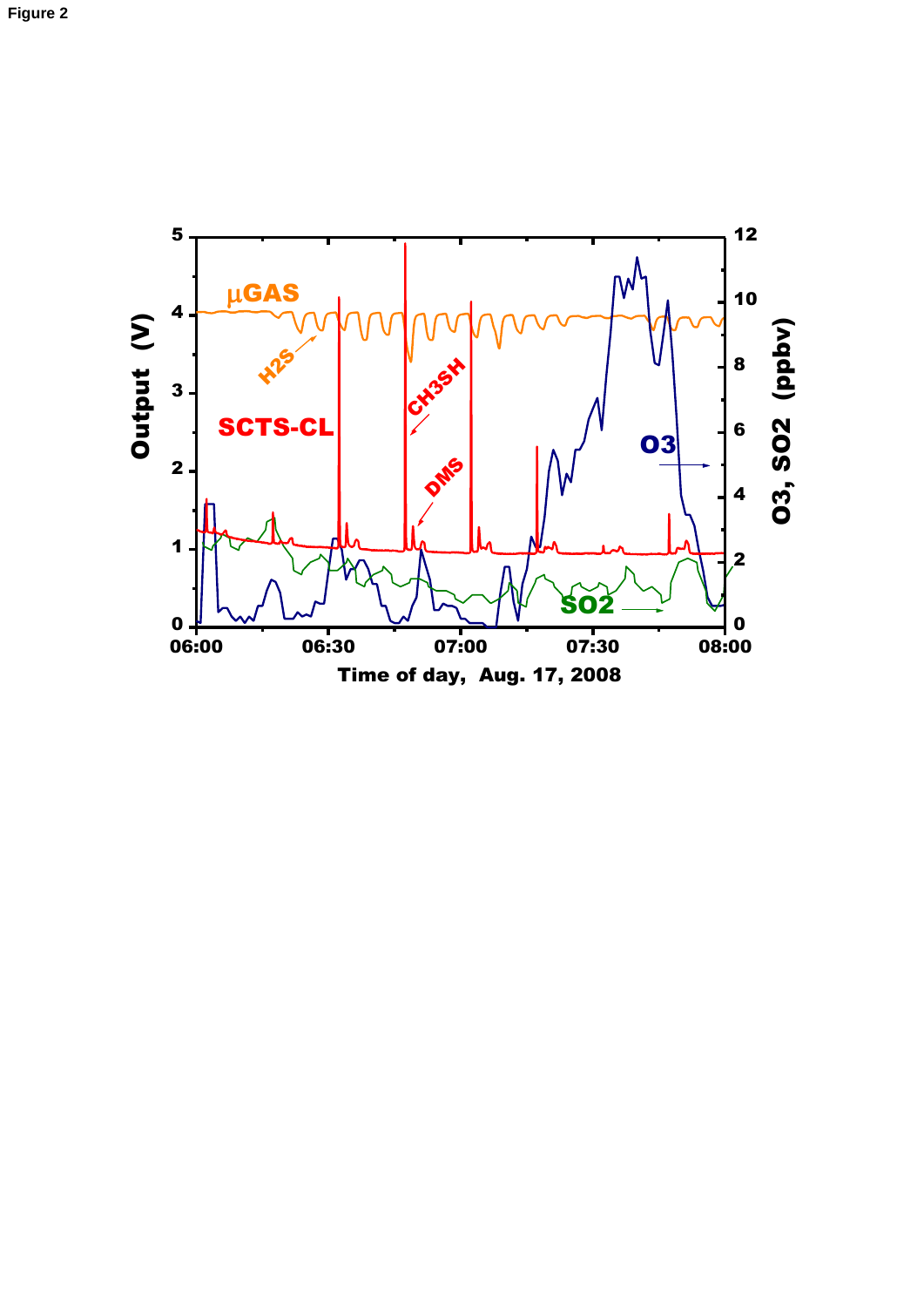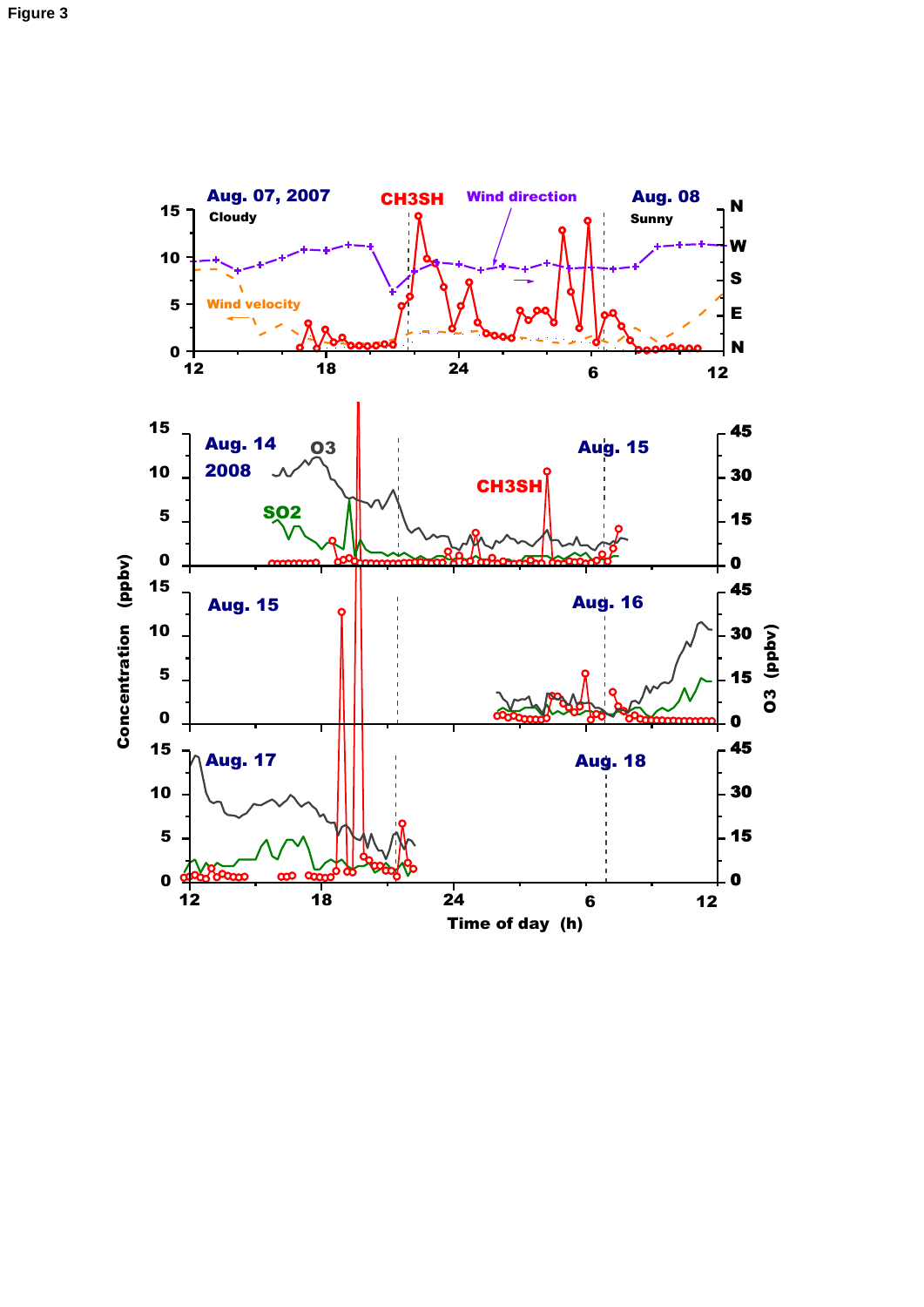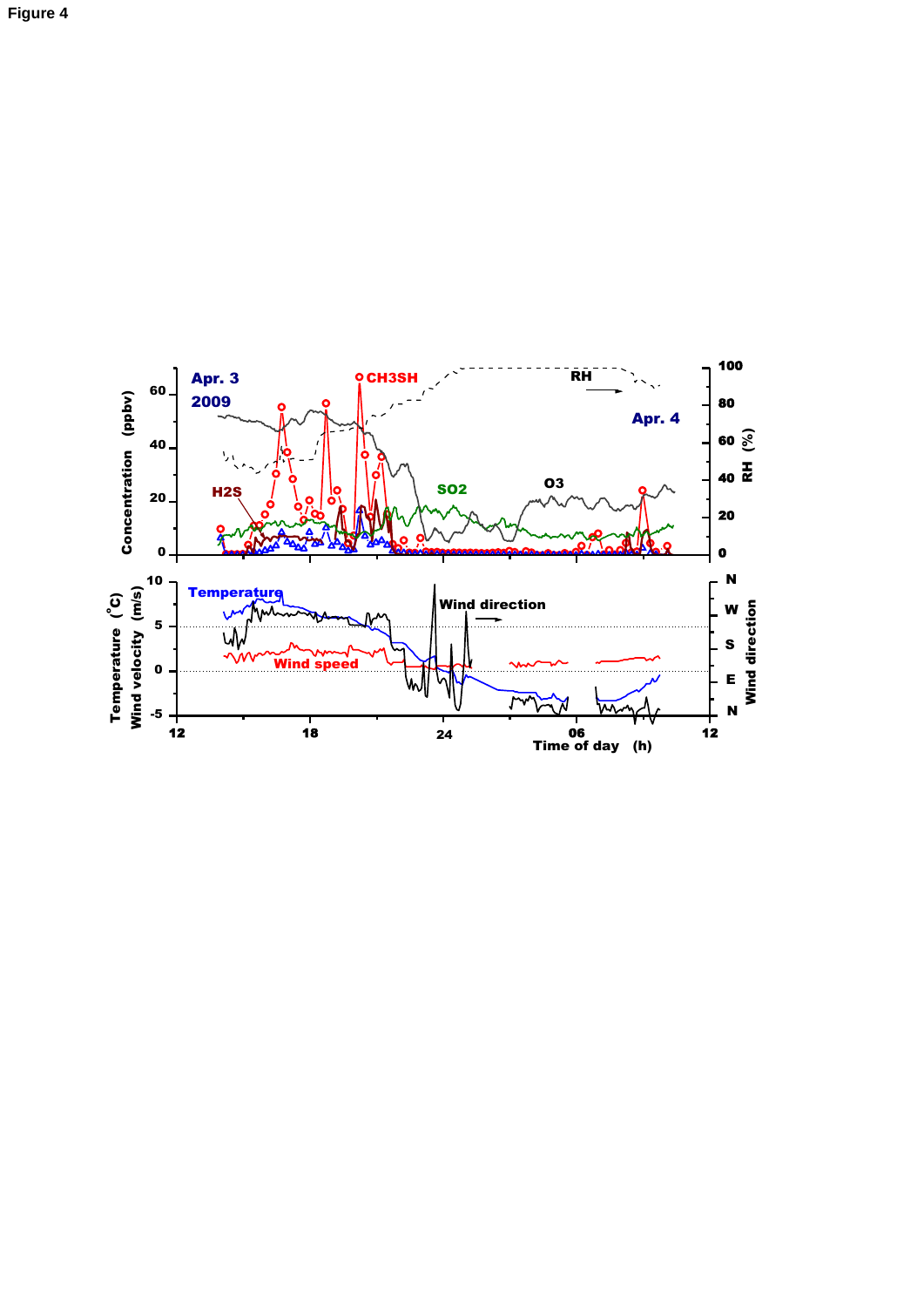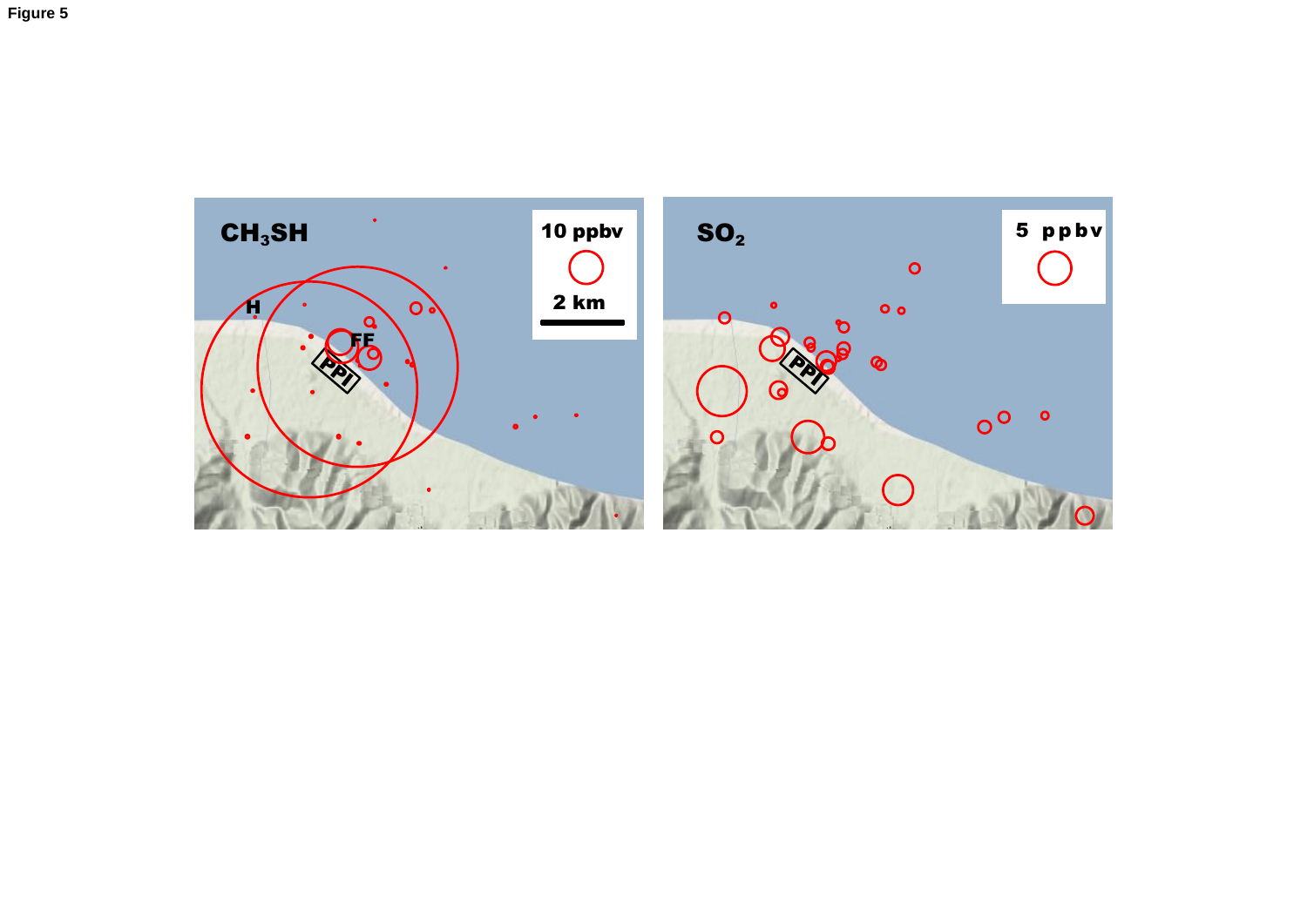